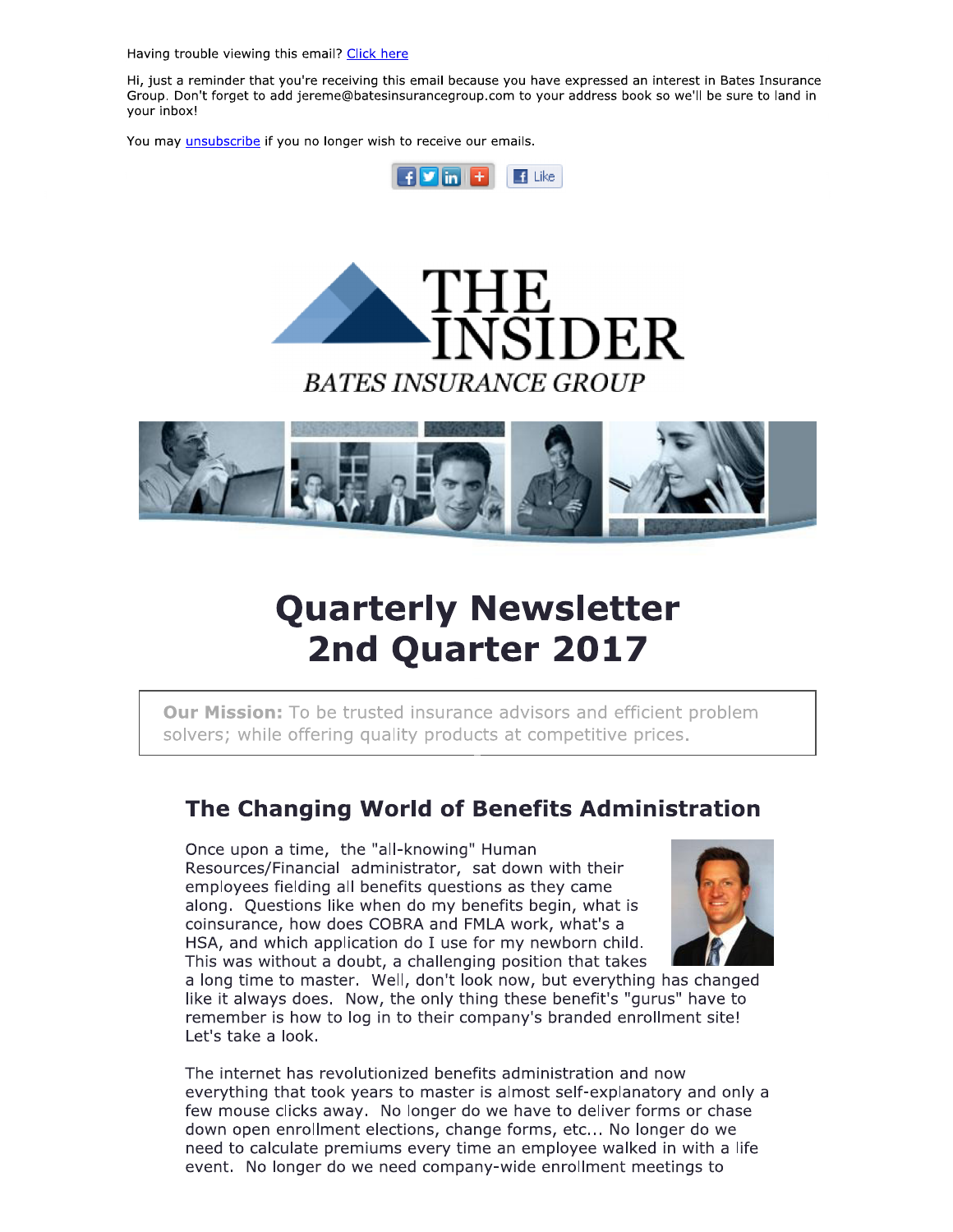explain benefits only for an employee to go home and try to explain the details to their spouse. Nowadays, we have one resource for HR & Benefits, Compliance, Enrollments, New Hires Payroll, and more...

Bates Insurance Group clients start with a company branded website portal for existing plans and employees. This is a one-stop shop for employees to visit with benefit questions, to make changes, and more. The portals can be simple or elaborate with documents, videos and blogs. In addition, the portals can be used for so much more:

### **ACA Compliance**

- Track notifications,
- Measure variable hour employees and determine eligibility
- Signature ready forms 1094C and 1095C.

**Benefits Enrollment** - Process for open enrollment, life event changes and more

- Compare plans
- Present premiums
- Employee Education (videos, documents, etc...)
- Make elections and e-sign all forms.
- Track Progress and deliver payroll deduction reports

**Onboarding** - Process of introducing a new employee to your company's HR & Benefits

- Collect I9, W4's and other forms online
- Payroll and direct deposit
- New hire enrollment platform
- Capture proof of delivery (receipts) for various documents

### **Payroll Integration**

• Works with most payroll providers to transfer current data into EaseCentral

#### **HR Resources**

- 3<sup>rd</sup> Party access to Legal resources
- HR resources (COBRA, FMLA, etc...)

All of this has been adapted to today's market and is accessible from any PC, Smartphone or Tablet. The most exciting part of this benefits revolution is employers and employees alike, absolutely love it. This new technology represents a simpler, worry-free option for something that hasn't always been simple and worry-free. If would like to learn more please let us know.

| <b>Insurance Products</b> |                   |                          |
|---------------------------|-------------------|--------------------------|
| <b>General Liability</b>  | <b>D&amp;O</b>    | Group Life               |
| Property                  | <b>Boiler</b>     | <b>Group Disability</b>  |
| Work Comp                 | <b>Bonds</b>      | <b>Group Vision</b>      |
| Umbrella                  | Homeowners        | <b>Individual Health</b> |
| <b>BOP</b>                | Personal Auto     | Individual Dental        |
| Commercial Auto           | Personal Umbrella | Individual Life          |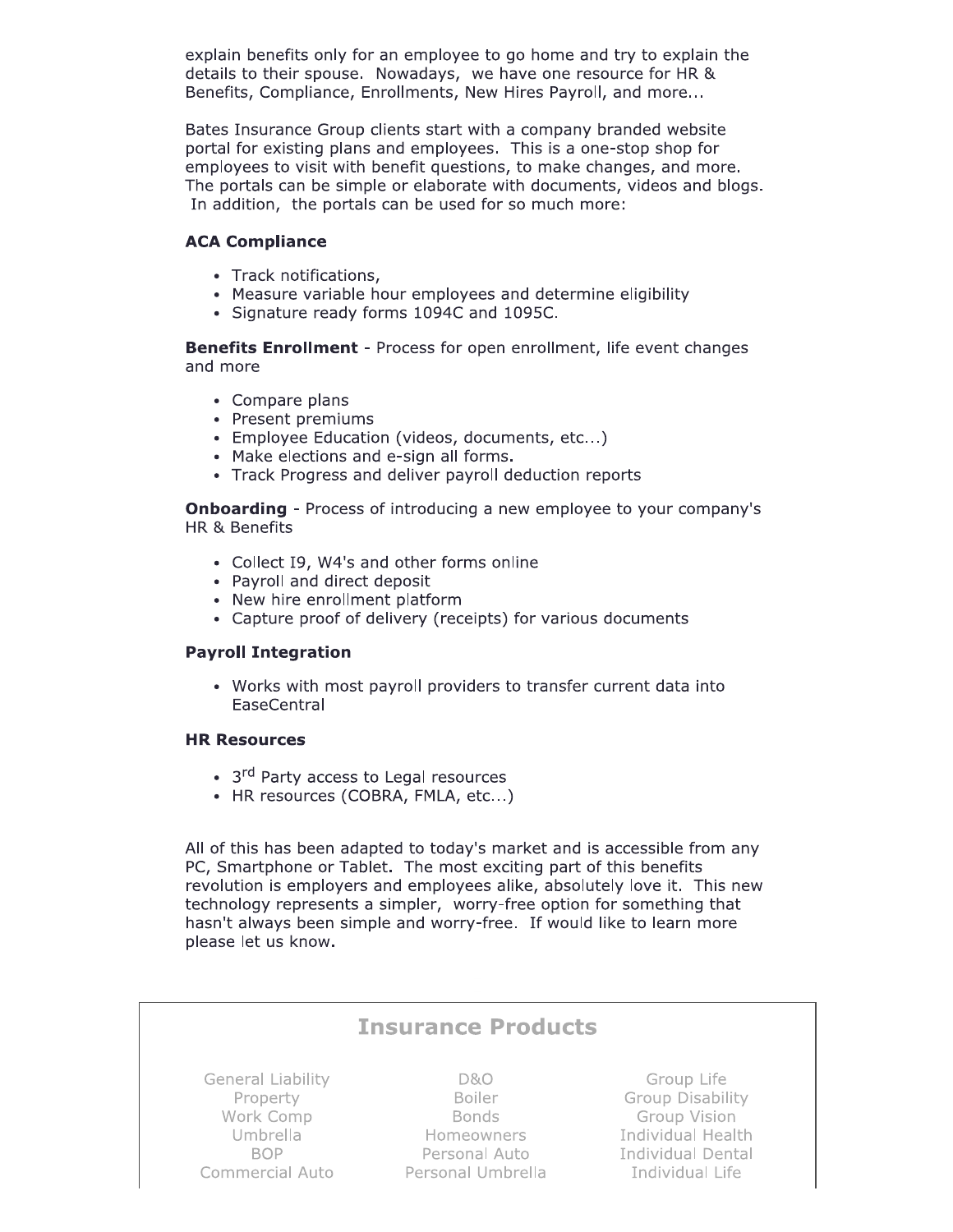Professional Cyber Liability

essional Jewelry<br>Filability Group Heal (FPLI)<br>EPLI Group Dent up Health Group D

elry Individual Disability<br>Health Individual Vision<br>Dental Individual Vision

Professional Jewelry<br>
Cyber Liability<br>
EPLI Group Health<br>
EPLI Group Dental<br> **What exactly is a HSA?**<br>
Health Care Reform has been a hot topic lately<br>
the acronym HSA when talking about health in<br>
have you confused, so wha Health Care Reform has been a hot topic lately, and hearing the acronym HSA when talking about health insurance may have you confused, so what exactly does this mean? HSA stands for Health Savings Account.

It is frequently confused with FSA (flexible savings account), but it is not the same thing and has far more benefits. Both types of savings accounts are funded with



pre-tax dollars or tax deductible dollars used for qualified health expenses, but HSA monev is not a "use it or lose it" benefit like a FSA. Actually, you can roll any money in your account forward with a HSA. Additionally, unlike a FSA, you can also take your money with you if you leave an employer sponsored HSA. A Federal tax rule with a HSA is that a person must have a compatible HDHP (high deductible health plan) in place in order to fund their HSA account, and any savings accumulated over the vears, can be used for qualified medical expenses until the account is depleted. In other words, it can also be a nice nest egg for post-retirement, as it can be used for miscellaneous medical expenses including long term health care.

Like a FSA, HSA funds can be used for other medical expenses in addition to the cost sharing in the health plan. Things like glasses, prescription sunglasses, lasik surgery, dental services, acupuncture, and fertility treatment, to name a few. Preventive care is still covered and paid for by the insurer, so you do not need to spend your savings on these items. However, every other type of covered medical service that is covered would be subject to a deductible first, before the insurance company begins paving. Some HSA health plans also have coinsurance (80/20) in their plan design, in that you pay 20% of expenses after the deductible is met to an out-of-pocket maximum. By the way, it's up to you to spend vour HSA monies as you wish, whether you pay for things out of your pocket or your HSA account. You decide when to pay for medical expenses out of your HSA account.

Finally, you can saye quite a bit with this tax-free approach. First, you can reduce your taxable income which reduces federal, state, and FICA taxes. Second, the money in a HSA can be saved or invested tax-free, and third, the money can be taken out before and after age 65 without penalty, as long as it's used for medical expenses. For group health plans, emplovers may or may not (not required) contribute money towards their employee's HSA accounts, and if they do, it is another tax deduction.

Legislators see this as a positive and prudent approach to managing health care expenses, putting the consumer in the driver's seat and controlling costs. For more information on HSA plans, please contact us at us at your convenience.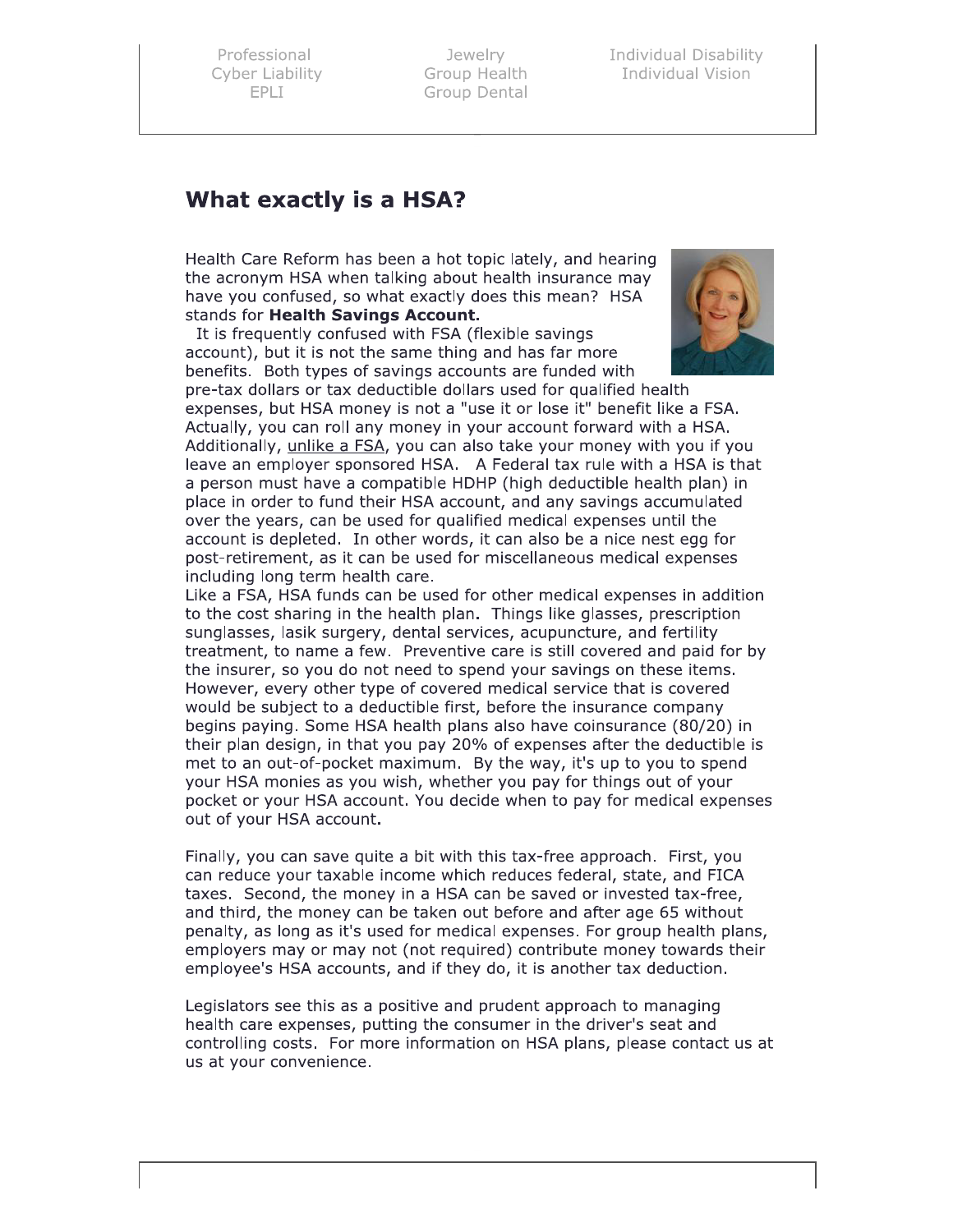### **Quarterly Quote:**

" I am not a product of my circumstances. I am a product of my decisions."

-Stephen Covey

### **Investment and Retirement Planning Rules of Thumb**

I hear false understandings for IRA's all the time. While there are a multitude of rules associated with IRA's, there are also some basics that I think everyone should know.



### 1st) IRA (Individual Retirement Account).

As the name implies, these are *Individual* accounts. One cannot open a "joint" IRA.....not ever! Also, as the name implies, these accounts are intended for retirement (which the IRS says is as early as age 59 1/2). If you take withdrawals before this age, there are generally tax consequences. These 2 facts are both true for ROTH IRA's too.

#### 2nd) IRA are similar to 401ks, and other work sponsored retirement plans

(an alphabet soup of names: SEPs, SIMPLEs, KEOGH, 403b, 403a, Profit Sharing Plans.....to name a few)

All of the retirement plans you have ever heard of have one thing in common....they are all for retirement, and all require waiting until age 59 1/2. (some exceptions apply). All, but "ROTHs" are funded (contributions) with tax favored money (i.e. pre-tax or tax deductible). Further all, but ROTH's, are fully taxable upon withdrawal.

### 3rd) IRA's, and all retirement plans, have contribution limits

All of the retirement plans have contribution limits albeit the limits differ among them. IRA's can be funded from personal contributions and are limited to \$5500 per year (age  $50+$  \$1000 more), and these figures are adjusted for inflation. While this is the limit for contributions, the eligibility for receiving the tax benefit depends upon your income, marital status, and employer sponsored plan availability. This gets a bit complicated...so seek out some help if this is your case.

#### 4th) IRA's do not have waiting periods!

After age 59 1/2, one can withdraw money from their IRA without any tax This is true if you are still working over 59 1/2 and are penalty. considering contributing to your IRA. There is no waiting period after a contribution is made. This last statement is sometimes confused with a 5year rule associated with ROTH IRA's. Traditional IRA's or work sponsored plans DO NOT have IRS imposed waiting, or incubation, or holding periods. While a work sponsored plan may have "vesting" rules, these are not the same thing. You can contribute to an IRA up to age 70 if you have earned income, and in theory take a withdrawal from it in the same year if you desire.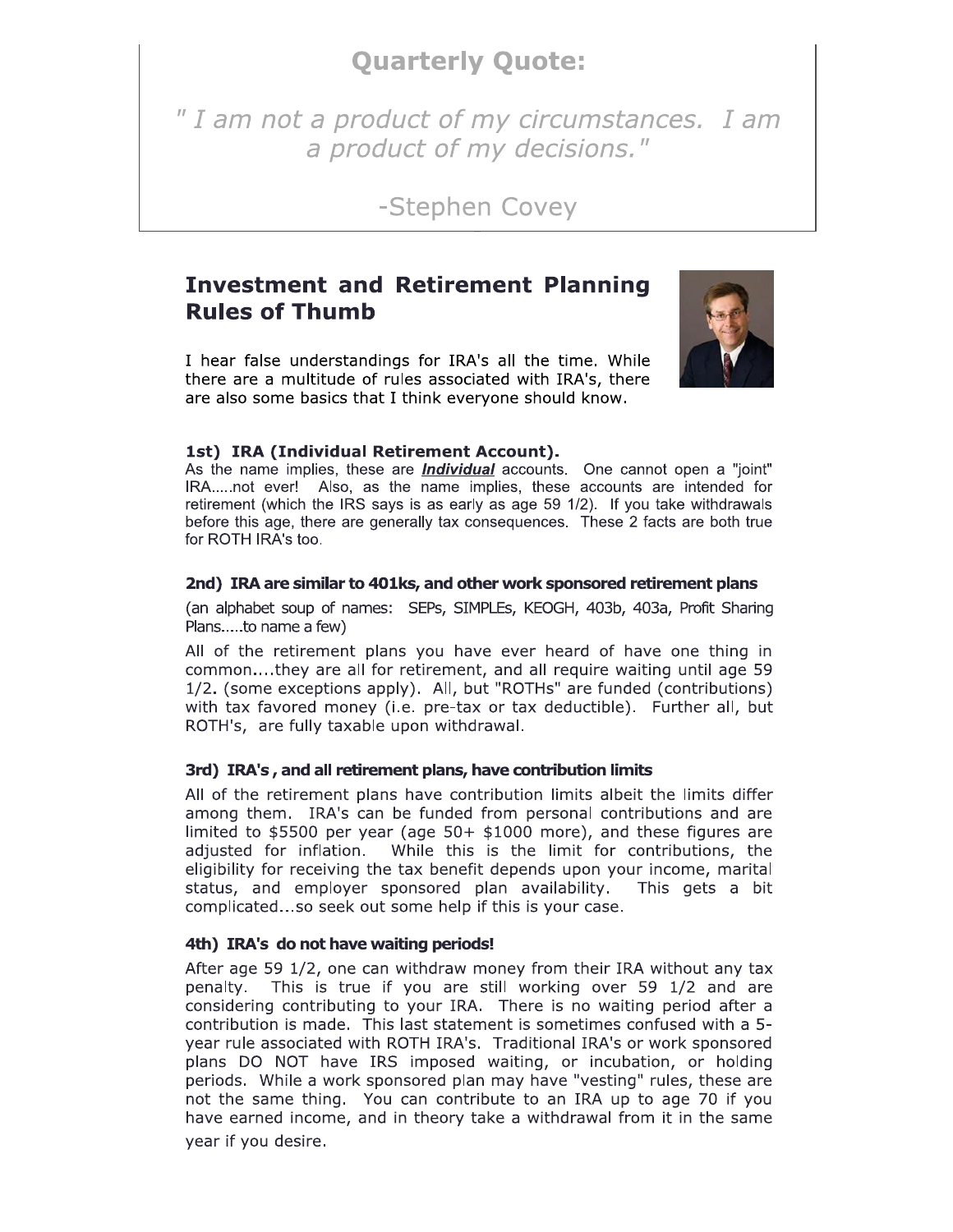### If you want to play this "game", you gotta know the rules!

If you are a golf fan - you've heard this expression before. Like golf, there are LOTS of rules surrounding IRA's...these are some basics we should all know. The game is retirement...... play well!

Pete Thoresen **Financial Advisor** Focus Financial Network, Inc. 1000 Shelard Parkway, Suite 300 Minneapolis, MN 55426 952-225-0344 direct | 952-591-9770 main office

Securities offered through Royal Alliance Associates, Inc., member FINRA/SIPC. Advisory services offered through Focus Financial Network, Inc., a registered investment advisor. Royal Alliance Associates, Inc. does not provide tax or legal advice.

## **Did You Know?**

Lightning strikes the Earth 6,000 time every minute!

-Did-you-know.com

### **Health Insurance Update**

As I have done for the last year or so, I will try and bring you up to date concerning the state of our health insurance situation in the Unites States.



After a quick start out of the gate, the new administration and Congress attempted to put into bill form what they referred to as "Repeal and Replace" of the Affordable Care Act (ACA). In reality, many of Congress' men and women found out that as much as many people hated ACA's results of much higher premiums and cost-sharing, they also want coverage for pre-existing conditions and dependents up to age 26 to remain. The mixed message to their representatives was they wanted more but wanted to pay less. Does that surprise you or not sound like typical Americans? The first attempt was a watered-down version of ACA that split the Republican caucus and resulted in not achieving the 216 votes to get in the House. Meanwhile, the opposition to any change presented a narrow view of the bill and what they considered it's many faults, and ignored the fact that ACA currently is in a death spiral, referred to by those in the business as "adverse selection". With adverse selection the buyer of the health insurance examines their real need for health insurance as they compare that to pricing, and if the insurance is more expensive than the need, they don't buy. If they don't buy, the system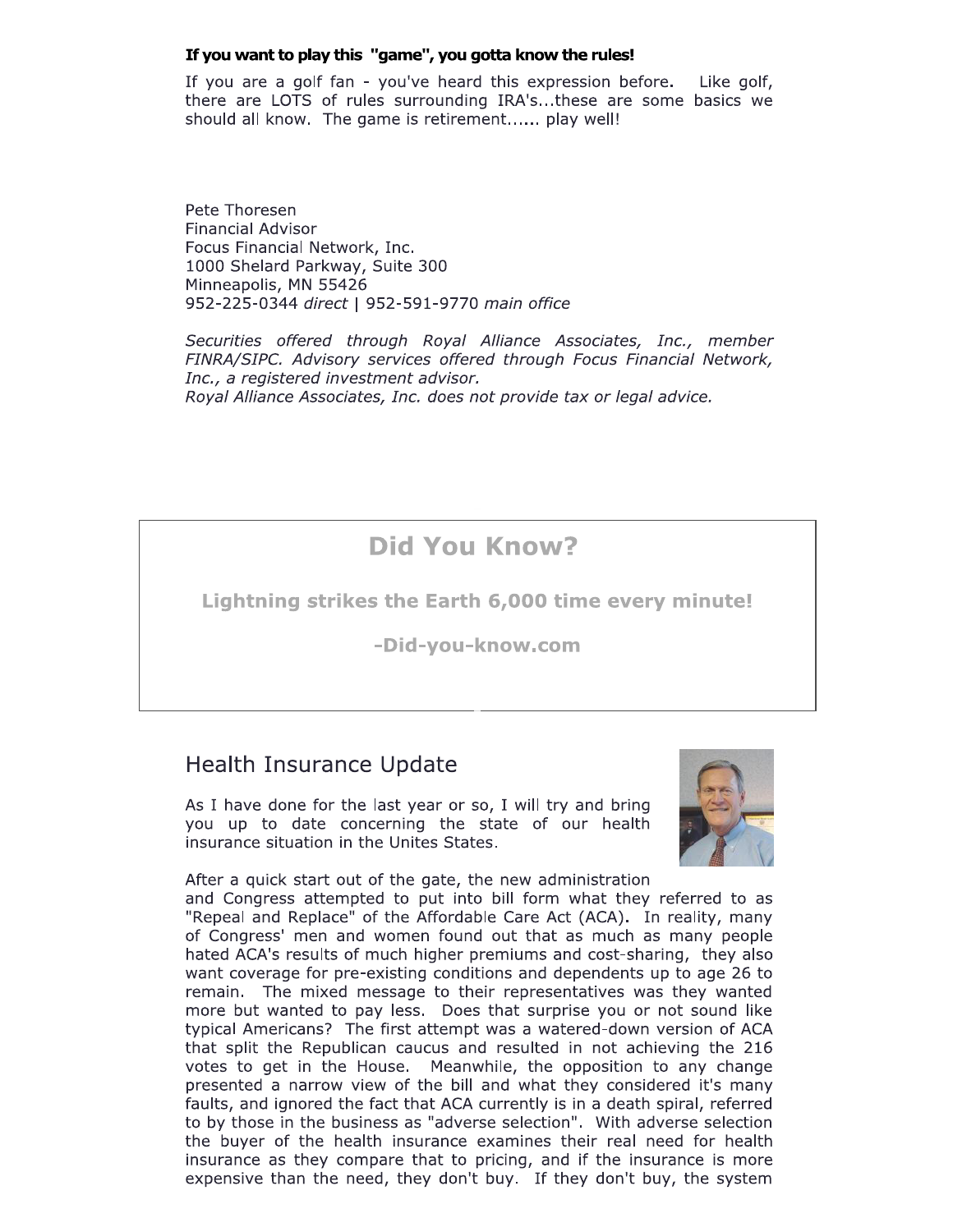looses one more generally healthy person and premium, and those who really need the insurance (health issues) buy. Each time that happens claims remain the same and total premium drops resulting in the need to raise premiums. This is the death spiral that Congress refers to. After 40 years in the insurance business, I have never found a solution to such a process and plans always eventually fail. The opposition's approach is to keep funding the spiral with tax payer's dollars to offset the increasing premiums. This eventually creates an unsustainable financial burden for all tax payers of this country.

More recently, the majority party is again styling a bill that tries to create a better balance between the popular elements of ACA and trying to reduce the cost of insurance. This is a very hard process. As I listen, too many of the folks in Congress (even those in the middle of the debate), really don't understand how health insurance works. One thing will have to be concluded at some point is that we are not all responsible for everyone else in this country. There is a certain amount of responsibility each of us has for ourselves, like our forefathers. We can't expect the government to solve all of our personal problems and freely hand out benefits. Thus, those who experience more health issues in their lives, regardless of the cause, will have to spend more money on health care than those who do not. Should some folks not be able to manage that cost due to hard times or a disability, programs like Medicaid or MN Care can be a safety net. (It also might be a good incentive for all of us to live as healthy a life-style as possible). That being said, the solution to the debate in Congress for those with pre-existing conditions are Assigned Risk Pools, designed for those who don't qualify for standard insurance coverage. These pools provide generally the same coverage as does the standard options, but will have higher premiums. Those premiums along with insurer contributions, health care premium taxes, and yes taxes from tax-payers, will sustain these pools. The rest of the insureds (about 70% of the nation) will be insured under standard plans at much lower costs. A truism in our business is that 30% of insureds represent 85% of the claims, and therein lies the problem with ACA. Community rating (premiums) in ACA was great to the 30% but was a catastrophe for the other 70%.

The positive is that the majority party appears to be closing the gap in their caucus and when they reach 216 votes, some reform bill will occur. Then the Senate will have to debate and agree to something. My guess is that health care will be returned to the states eventually with certain federal requirements to comply to. This process may take several adjustments as we begin to recover from ACA. As always, if you have any questions or concerns don't hesitate to contact one of us for help.

#### **Insurance Companies** Colonial Life Safeco **AAA HealthPartners SFM** ACE/Chubb Companion Life Liberty Mutual Assurant Delta Dental Lloyds of London Spirit Dental Avesis EMC Medica Standard Berkley Risk Encompas MetLife Sun Life **BCBS** Guardian Mjua Travelers **CNA** Hanover OneBeacon **UNUM**